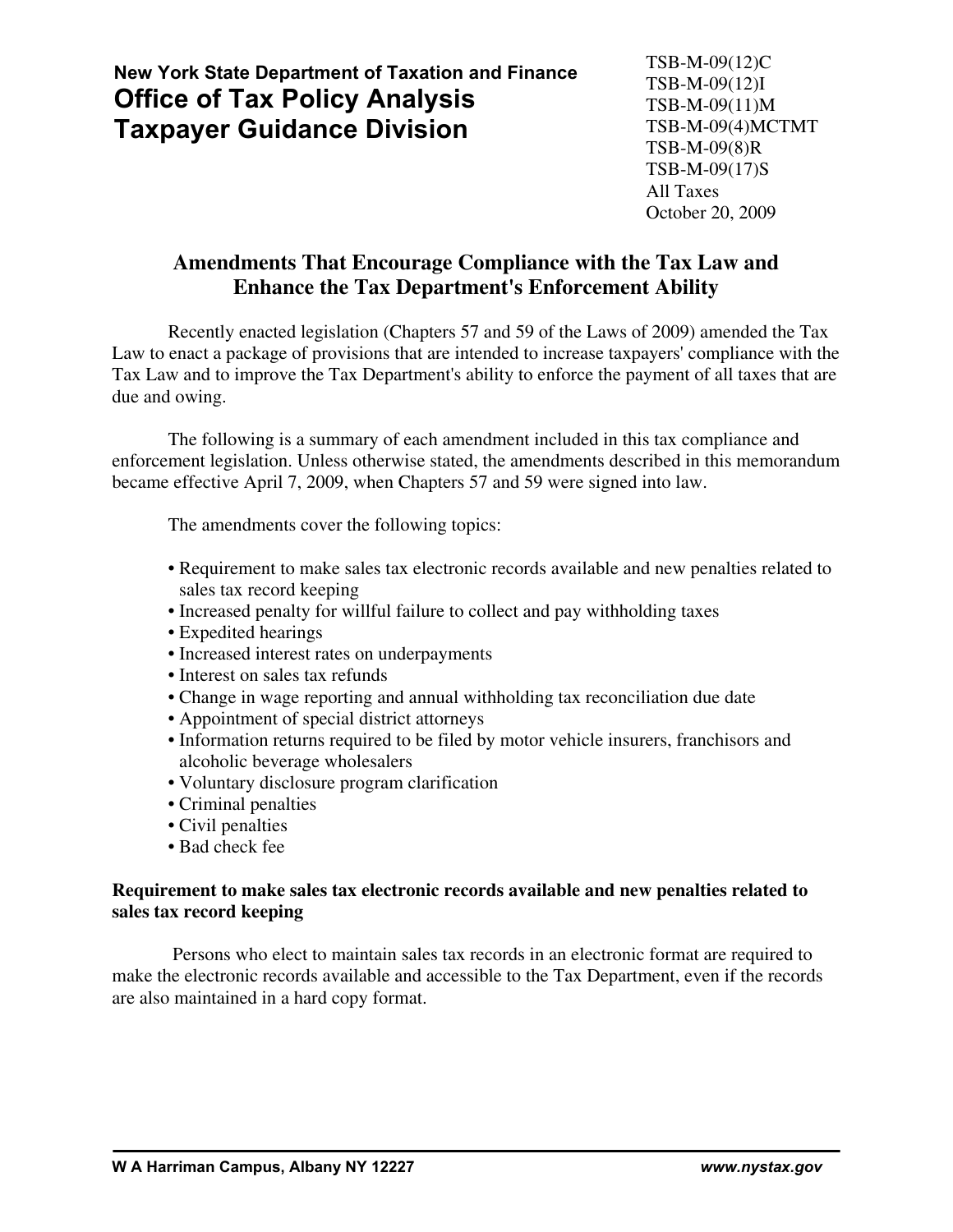In addition, new penalties apply to persons required to keep sales tax records. These new penalties will now be imposed for the reasons and in the amounts described as follows:

- If a person fails to maintain sales tax records or make them available to the Tax Department, the penalty is up to \$1,000 for the first quarter or part thereof for which the failure occurs and up to \$5,000 for each subsequent quarter or part thereof for which the failure occurs. This penalty applies to sales tax quarterly periods beginning on and after June 1, 2009.
- If a person fails to present or make available sales tax records for the Tax Department's review in a form that can be audited, the penalty is up to \$1,000 for each quarter or part thereof for which the failure occurs. This failure occurs when the records presented lack sufficient organization or are otherwise inadequate to permit direct reconciliation of the receipts, invoices or other source documents with the entries for the quarterly period in the books and records and on the sales tax returns of that person. This penalty applies even if these records, if reorganized, are adequate to verify credits, receipts, and the taxability of items and to perform a complete audit. This penalty took effect on April 7, 2009.
- If a person's records are maintained in an electronic format, and the person fails to make the electronic records available and accessible for review by the Tax Department, a penalty of up to \$5,000 will apply for each quarter or part thereof for which the failure occurs. This penalty took effect on April 7, 2009.

The penalties described above are in addition to any other penalties applicable to sales and use taxes, but may not be imposed or collected more than once for failures for the same quarterly period or part thereof.

If a failure that resulted in any of the above described penalties being imposed was entirely due to reasonable cause and not due to willful neglect, the Tax Department will waive the penalty.

(Tax Law sections 1135(h), 1145(i), (j) and (k))

#### **Increased penalty for willful failure to collect and pay withholding taxes**

The responsible person penalty under section  $685(g)$  of the Tax Law for the willful failure to collect and pay over withholding taxes will now include any interest due on the tax,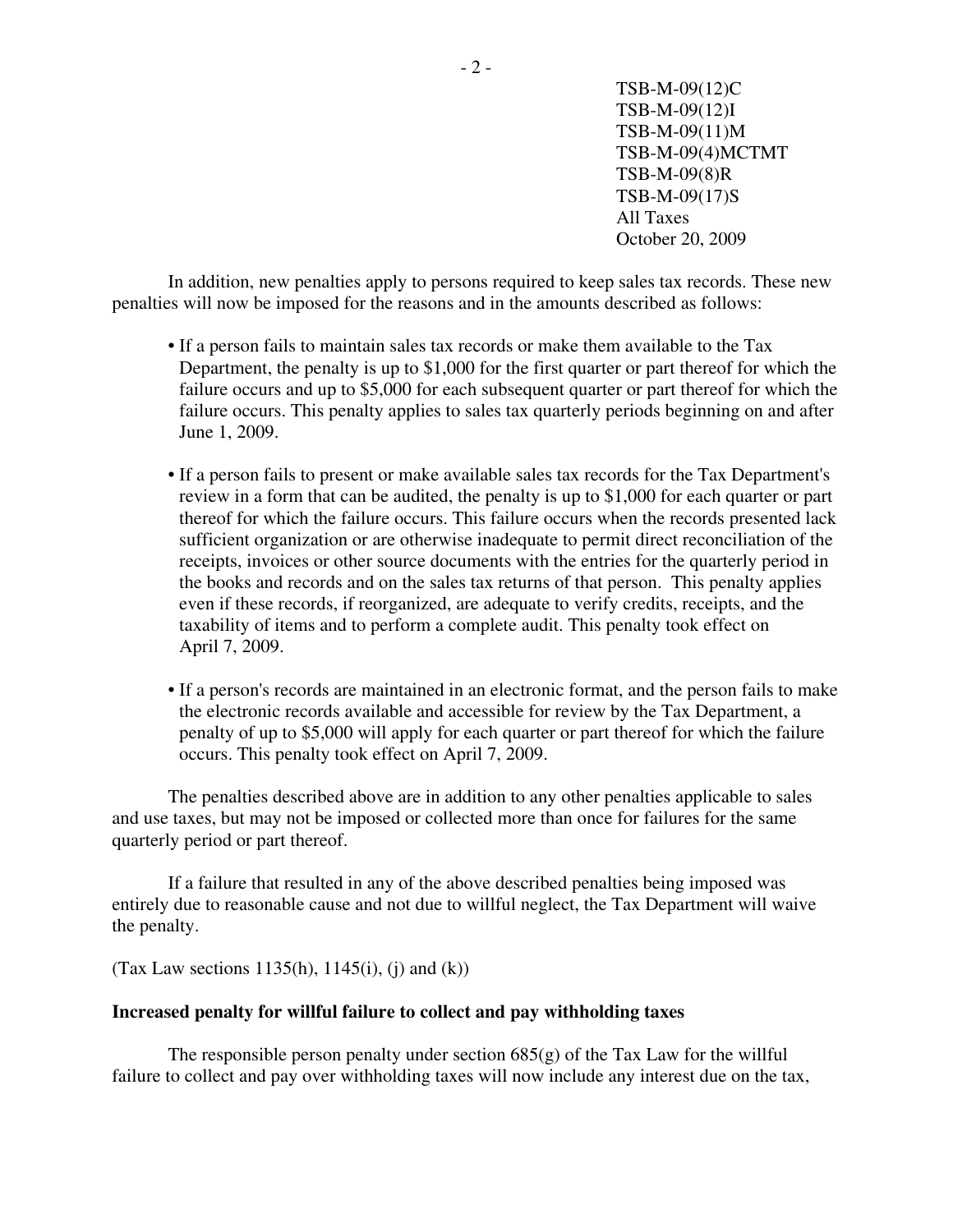whereas previously the penalty was for the amount of tax only. The amount of interest is computed from the date the failure occurred to the date the penalty is paid.

This increased penalty applies to withholding periods beginning on or after January 1, 2009.

(Tax Law section  $685(g)$ )

# **Expedited hearings**

An expedited hearing process will now apply in cases where a person receives a written notice that advises the person of:

- the proposed cancellation, revocation, or suspension of a license, permit, registration, or other credential issued by the Tax Department;
- the denial of an application for a license, permit, registration, or other credential issued under the authority of the Tax Law, except for an application to renew a sales tax *Certificate of Authority*;
- the imposition of a fraud penalty for aiding or assisting in the giving of fraudulent returns, reports, statements or other documents; or
- the imposition of a penalty equaling two times the amount of tax due for engaging in other fraudulent behavior under the Tax Law.

For purposes of this memorandum, these three types of notices will be referred to as *specified notices*.

Any person who seeks review by the Bureau of Conciliation and Mediation Services of a *specified notice* must request a conciliation conference within 30 days of receipt of that notice. If a person seeks review by the Division of Tax Appeals of a conciliation order involving a *specified notice*, the hearing request must be made within 30 days after the conciliation order was issued.

Any person who receives a *specified notice* and seeks a hearing before the Division of Tax Appeals must file a petition with the Division of Tax Appeals within 30 days of the receipt of the notice unless the person has requested a conciliation conference as previously described. If the petition is not filed within the 30-day period, the actions described in the *specified notice* will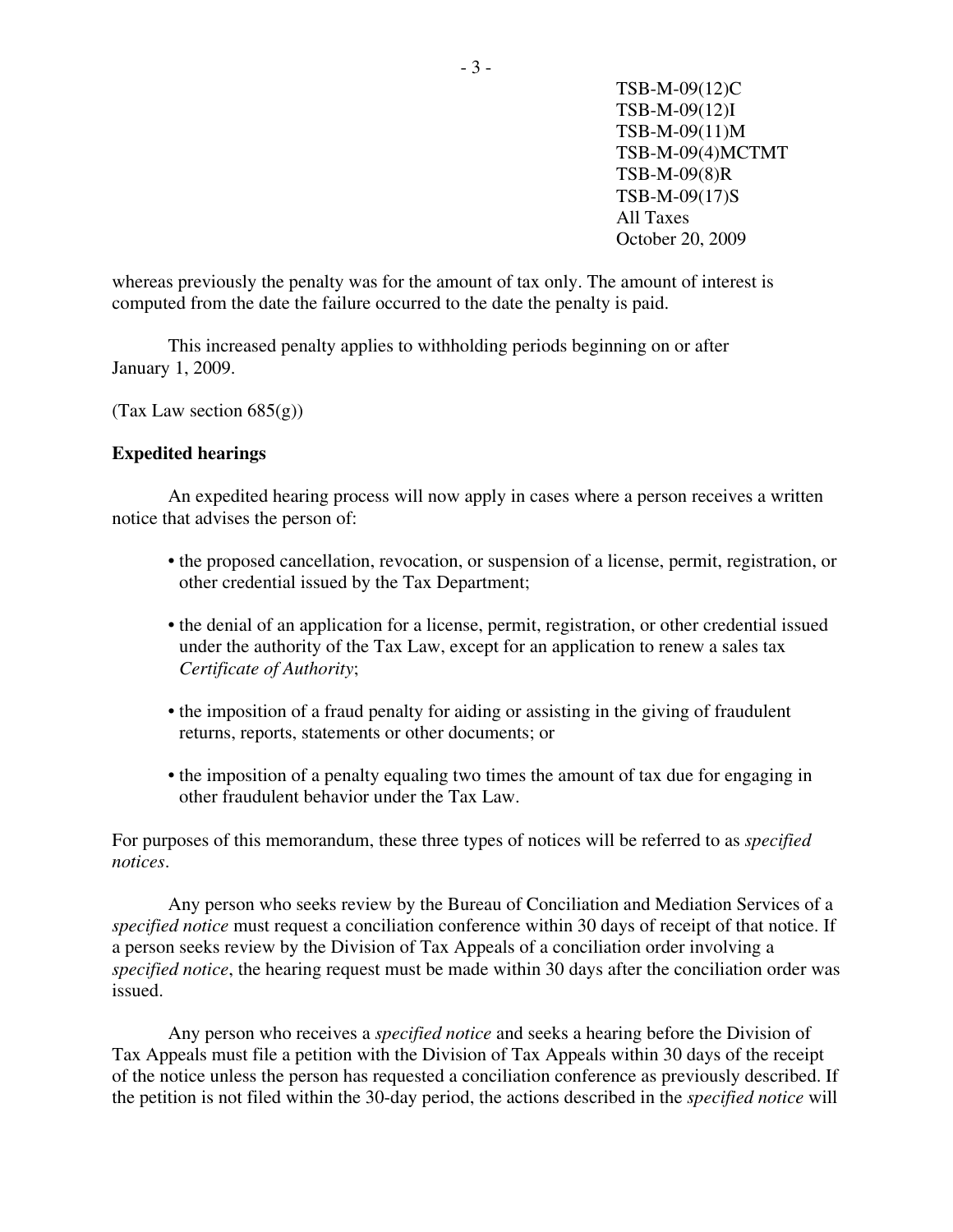be permanently and irrevocably fixed. The expedited hearing must be scheduled within 10 days of the receipt of the petition by the Division of Tax Appeals.

The determination of the administrative law judge must be rendered within 30 days of receipt of the petition by the Division of Tax Appeals. If an exception is taken to the determination of the administrative law judge, the decision of the Tax Appeals Tribunal in response to the exception must be issued within 3 months of receipt of the petition.

Any request by the person seeking the hearing that delays the hearing process will extend the time limitations imposed on the Division of Tax Appeals or the Tax Appeals Tribunal to issue a determination or decision, respectively. In addition, the Division of Tax Appeals or the Tax Appeals Tribunal may not approve any postponement or other delay without a showing of good cause by the party requesting postponement or other delay. If good cause for postponement or delay is not shown by that party, the Division of Tax Appeals or the Tax Appeals Tribunal must render a default determination or decision against the moving party for any unwarranted delay to the hearing process.

For any expedited conference or hearing under this new law, if the Tax Department finds that the collection of any tax or the public safety will be jeopardized by delay, the department may immediately cancel, revoke, or suspend a license, permit, registration or other credential issued under the Tax Law, before the commencement of those proceedings. In this case, a written notice of this action must be given to the licensee, permittee, registrant, or otherwise credentialed person by registered or certified mail or personal service as provided by the Civil Practice Law and Rules. The license, permit, registration, or other credential will be permanently and irrevocably cancelled, revoked, or suspended, unless the licensee, permittee, registrant, or otherwise credentialed person, within 30 days of receipt of the written notice, files a petition with the Division of Tax Appeals for a review. Then, an expedited hearing must be scheduled within 10 business days of receipt of the petition.

This new expedited hearing process applies to notices issued on or after April 7, 2009.

(Tax Law Sections 170.3-a(b), (e) and (h) and 2008)

#### **Increased interest rates on underpayments**

The underpayment interest rate on unpaid income taxes (including New York City and Yonkers income taxes), estate and generation-skipping taxes is increased to the federal short-term rate plus five and one-half percentage points. For corporate taxes and miscellaneous taxes, the underpayment interest rate is increased to the federal short-term rate plus seven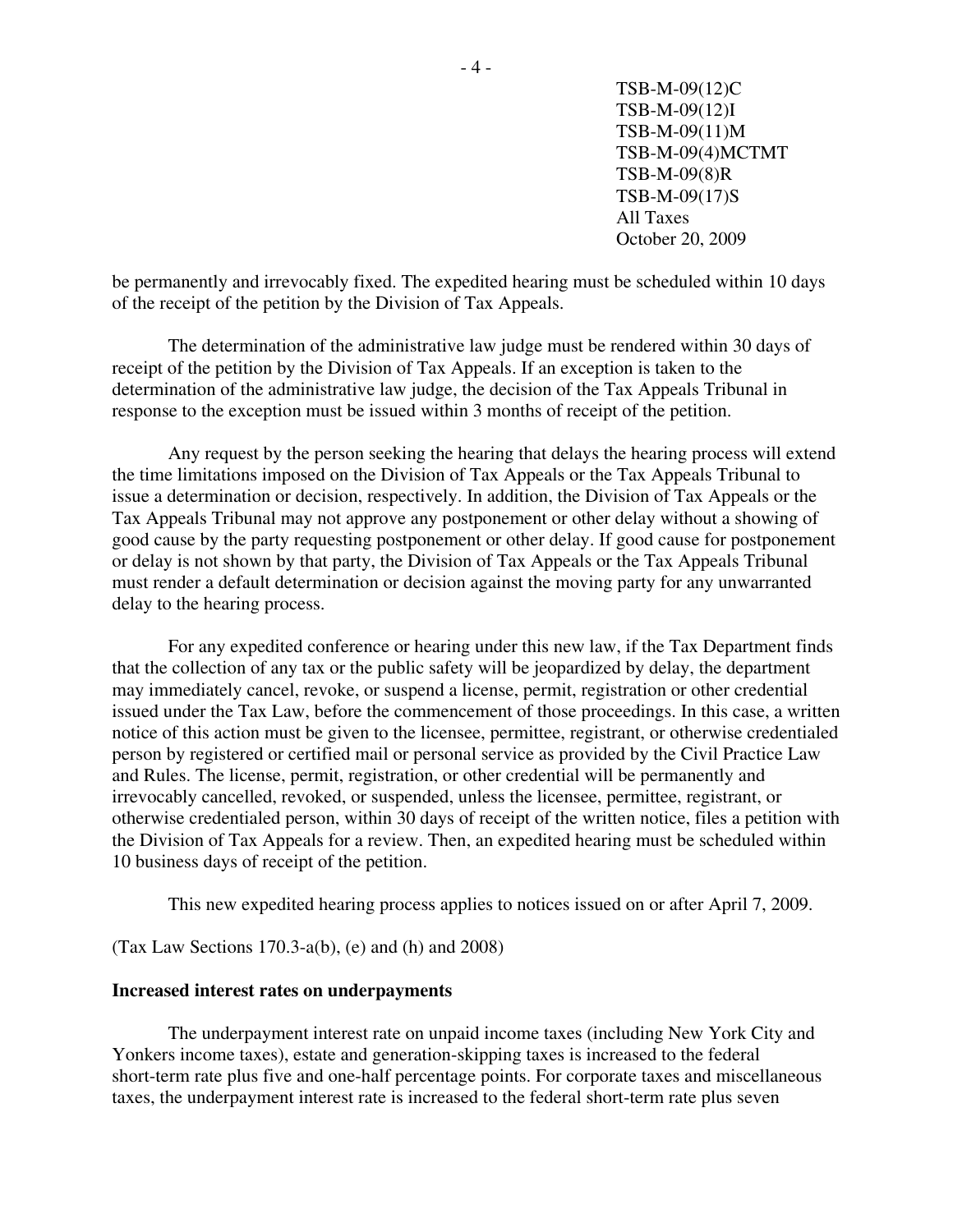percentage points. The sales and use tax underpayment interest rate is increased to the greater of fourteen and one-half percent or the federal short-term rate plus seven percentage points.

In addition, the minimum underpayment interest rate for all taxes is increased to seven and one-half percent. Also, if no underpayment interest rate is set for any calendar quarter, the rate will be seven and one-half percent for that quarter.

This increase in underpayment interest rates took effect on April 7, 2009, and applies to the interest chargeable or due on taxes or on any other amounts, or any portion thereof, that remain or become due on and after that date.

(Tax Law sections 171, subd. Twenty-sixth (a),  $684(a)$ ,  $684(i)$ ,  $685(c)(1)$ ,  $697(i)(1)$ ,  $697(i)(2)(B)$ , 1084(a),(j), 1085(c)(1), 1096(e)(1), 1096(e)(2)(B), 1142(9), 1145(a)(1)(ii), 1145(a)(2), Administrative Code of the City of New York sections 11-1784(a), 11-1784(j), 11-1785(c)(1), 11-1797 (j)(1), and  $11-1797$ (j)(2)(B)))

#### **Interest on sales tax refunds**

In the case of sales tax refunds, the new law provides that interest does not accrue on sales and use tax refunds claimed on a late return or on an application for refund or credit before the date the return or the application is filed in processible form with the Tax Department. In addition, the new law provides that, for refunds of sales tax under section 1139 of the Tax Law, no interest will be paid on the refund if the refund is issued either within three months after the later of the return's due date or filing date or within three months after the filing date of an application for a sales tax refund or credit.

These sales and use tax provisions apply to refunds or credits claimed on returns or applications for refunds or credits filed on or after June 1, 2009.

(Tax Law section 1139(d))

#### **Change in wage reporting and annual withholding tax reconciliation due date**

Beginning with the last withholding tax quarter of 2009, employers must submit wage reporting information for the last calendar quarter and the annual withholding tax reconciliation information on or before January 31 of each year. Under prior law, this information was due no later than February 28 of each year.

(Tax Law section  $674(a)(4)(A)$ )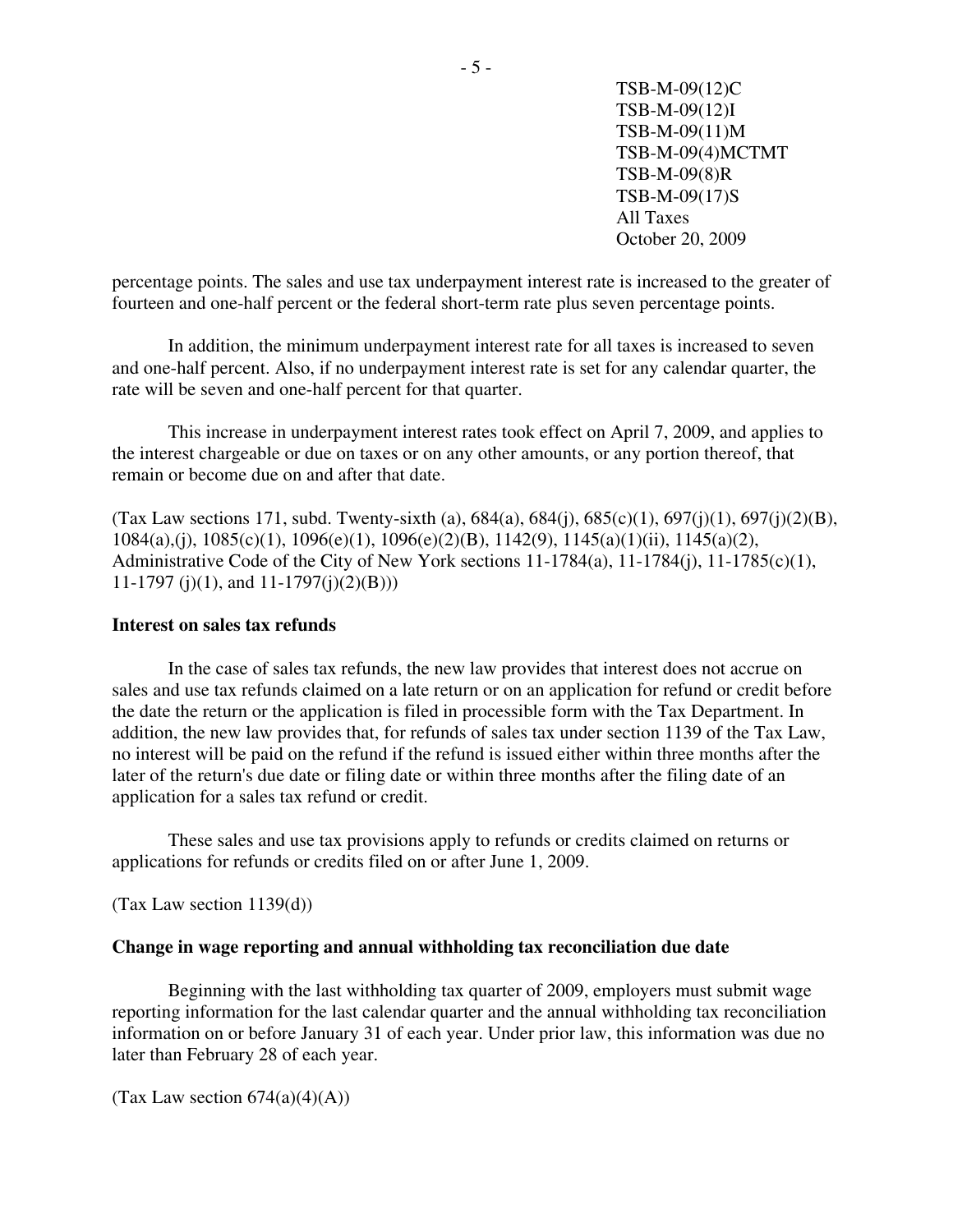## **Appointment of special assistant district attorneys**

Section 702 of the County Law has been amended to permit a District Attorney to appoint attorneys employed by the Tax Department as Special District Attorneys to investigate and prosecute tax cases, irrespective of the Tax Department attorney's county of residence. This provision is effective April 7, 2009.

(County Law, section 702(7))

# **Information returns required to be filed by motor vehicle insurers, franchisors and alcoholic beverage wholesalers**

The new legislation requires that information returns must be filed by:

- any motor vehicle insurer that makes payments on behalf of its insured persons to persons who service or repair the insured person's motor vehicle;
- every franchisor, as defined by section 683 of the General Business Law, that has one or more franchisees that are required to be registered for sales tax under section 1134 of the Tax Law; and
- any alcoholic beverage wholesaler as defined in section 3 of the Alcoholic Beverage Control Law, that, with certain exceptions, makes sales of alcoholic beverages without collecting sales tax (e.g., sales for resale).

The first information returns under the new law are due on or before September 21, 2009, and cover the period from March 1, 2009 to August 31, 2009. The second return is due on or before March 22, 2010, and will cover the period September 1, 2009 to February 28, 2010. Annual returns must then be filed on or before March 20th for each succeeding year, and must cover the four sales tax quarterly periods immediately preceding that date.

The new law also requires that the filers of these annual information returns give a report (vendor's report) on or before March 20th of each year, to each person about whom information is required to be reported on the annual information returns, of the information pertaining to that person that was included in the return.

Comprehensive guidance that gives more details regarding this new law has been issued. See TSB-M-09(8)S, *New Requirement for the Filing of Information Returns for Insurers*, TSB-M-09(8.1)S, *Additional Guidance Relating to the New Requirement for the Filing of*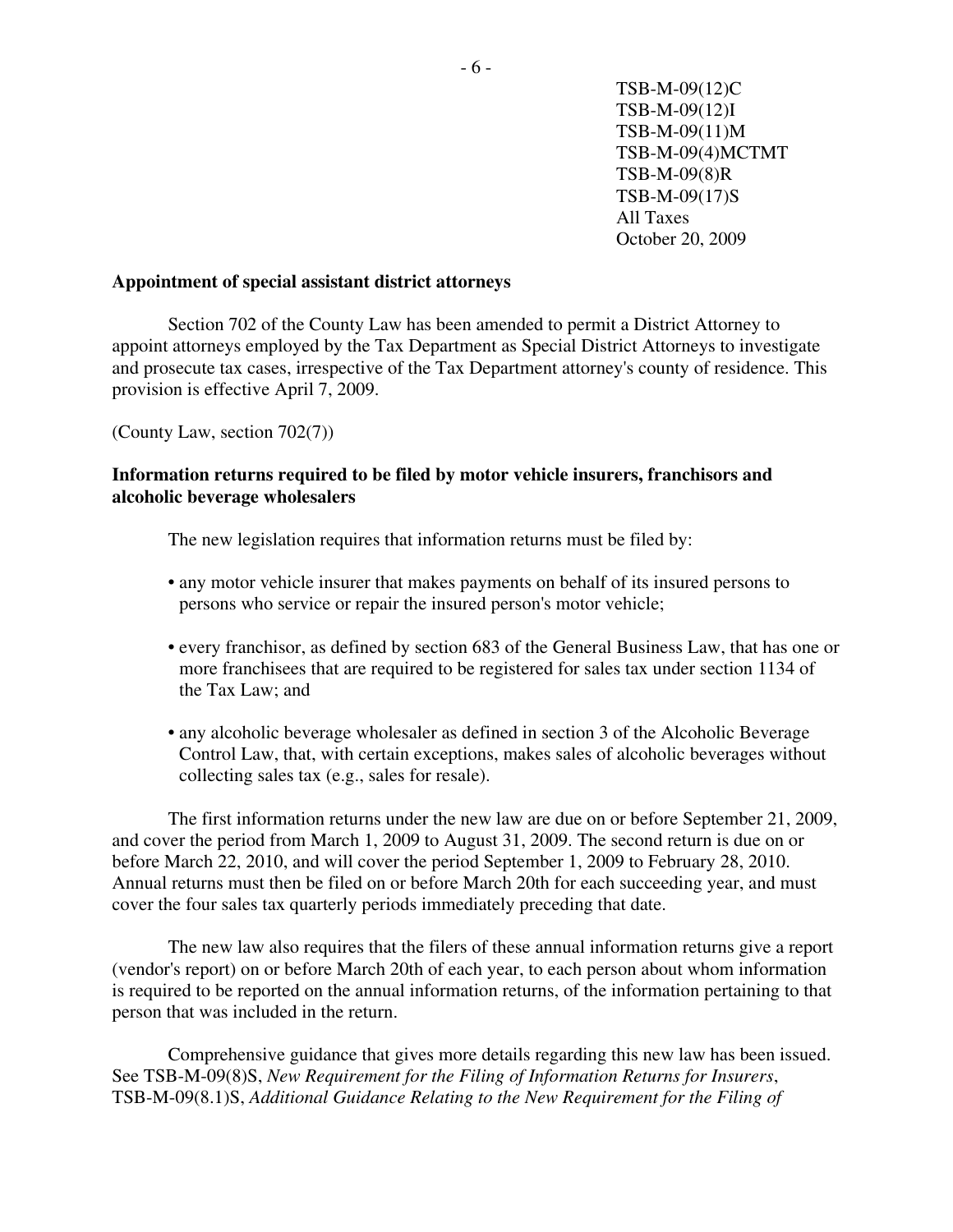*Information Returns for Insurers*, TSB-M-09(9)S, *New Requirement for the Filing of Information Returns for Franchisors,*TSB-M-09(9.1)S, *Additional Guidance Relating to the New Requirement for the Filing of Information Returns for Franchisors*, TSB-M-09(10)S, *New Requirement for the Filing of Information Returns for Alcoholic Beverage Wholesalers* and TSB-M-09(10.1)S, *Additional Guidance Relating to the New Requirement for the Filing of Information Returns for Alcoholic Beverage Wholesalers*.

(Tax Law sections  $1136(i)$  and  $1145(i)$ )

#### **Voluntary disclosure program clarification**

The Tax Law has been amended to clarify that returns and reports filed by taxpayers who participate in the voluntary disclosure and compliance program may be disclosed to the Secretary of the United States Treasury, his or her delegates (which includes the Internal Revenue Service) or the proper officer of any state or city with which the Tax Department has an information exchange. For more information, see TSB-M-09(6)I, (6)C, (5)M, (1)R, (5)S, *Voluntary Disclosure and Compliance Program Legislative Change Regarding the Disclosure of Information*.

 $(Tax Law section 1700(4))$ 

# **Criminal penalties**

Article 37 of the Tax Law has been amended to create a new series of crimes entitled "Tax Fraud Acts". These amendments apply to all taxes administered by the Tax Department.

*Tax fraud act* means willfully engaging in an act or acts or willfully causing another to engage in an act or acts pursuant to which a person:

- fails to make, render, sign, certify, or file any return or report required by the Tax Law or by regulations promulgated thereunder within the time required;
- files or submits a return, report, statement or document with the state or any political subdivision of the state, or with any public office or public officer of the state or any political subdivision of the state, knowing that the return, report, statement or other document required under the Tax Law contains any materially false or fraudulent information or omits any material information;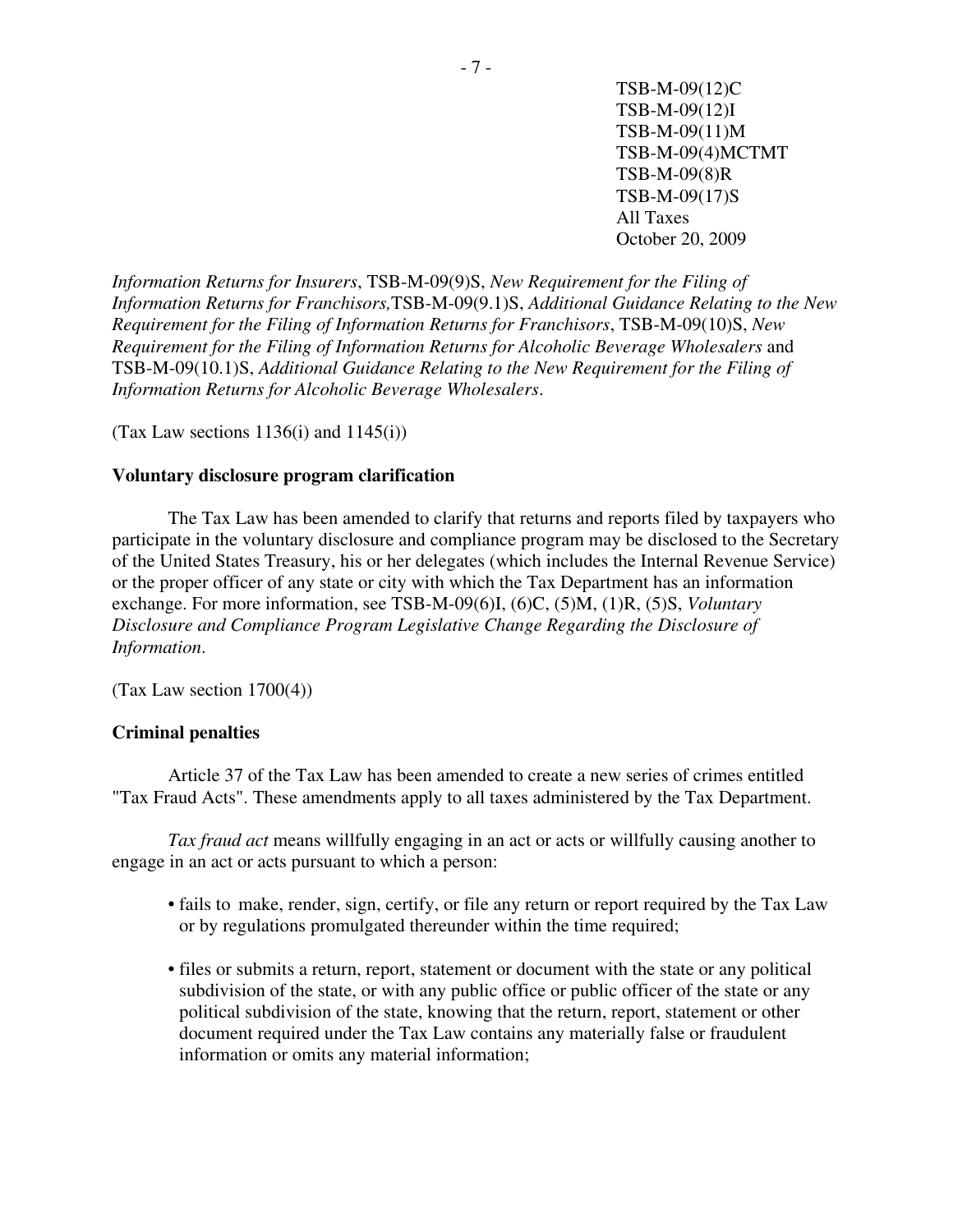- knowingly supplies or submits materially false or fraudulent information in connection with any return, audit, investigation, or proceeding or fails to supply information within the time required by or under the provisions of the Tax Law or any regulation promulgated thereunder;
- engages in any scheme to defraud the state or a political subdivision of the state or a government instrumentality within the state by false or fraudulent pretenses, representations or promises as to any material matter, in connection with any tax imposed under the Tax Law or any matter under the Tax Law;
- fails to remit any tax collected in the name of the state or on behalf of the state or any political subdivision of the state when the collection is required under the Tax Law;
- fails to collect any tax required to be collected under Articles 12-A, 18, 20, 22, or 28 or pursuant to the authority of Article 29 of the Tax Law;
- fails to pay any tax with intent to evade the tax; or
- issues an exemption certificate, interdistributor sales certificate, resale certificate, or any other document capable of evidencing a claim that taxes do not apply to a transaction, which he or she does not believe to be true and correct as to any material matter, which omits any material information, or which is false, fraudulent, or counterfeit.

 A person *willfully* engages in any of the above described *tax fraud acts* when a person engages in such an act with intent to defraud, intent to evade the payment of taxes or intent to avoid a requirement of the Tax Law, a lawful requirement of the Commissioner of Taxation and Finance or a known legal duty.

Under the new law, anyone who commits a tax fraud act would be committing a class A misdemeanor. If a person commits a tax fraud act with intent to defraud the State or political subdivision or to evade tax, the person is committing a class E, D, C or B felony as described below:

• a person commits a criminal tax fraud act in the fourth degree, which is a Class E felony, when the act results in the evasion of tax (either by means of underpayment, or receipt of a refund, or both) in an amount in excess of \$3,000 during a period of not more than one year;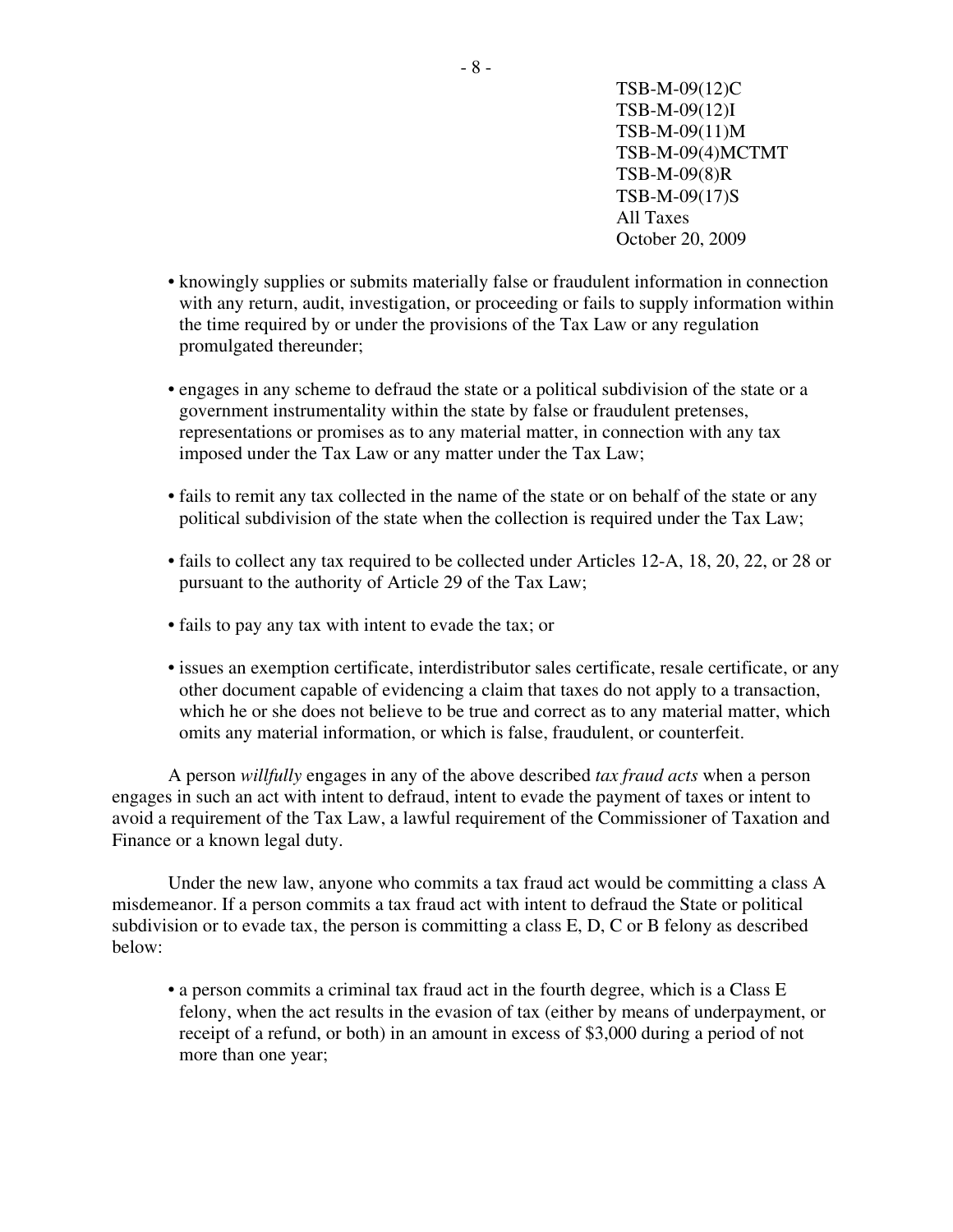- a person commits a criminal tax fraud act in the third degree, which is a Class D felony, when the act results in the evasion of tax (either by means of underpayment, or receipt of a refund, or both) in an amount in excess of \$10,000 during a period of not more than one year;
- a person commits a criminal tax fraud act in the second degree, which is a Class C felony, when the act results in the evasion of tax (either by means of underpayment, or receipt of a refund, or both) in an amount in excess of \$50,000 during a period of not more than one year; and
- a person commits a criminal tax fraud act in the first degree, which is a Class B felony, when the act results in the evasion of tax (either by means of underpayment, or receipt of a refund, or both) in an amount in excess of \$1,000,000 during a period of not more than one year.

Other highlights of this new criminal penalty legislation include the following:

- the fine imposed for committing a Tax Law felony, will be up to double the amount of any underpaid tax;
- a person who fails to obey any subpoena in connection with a tax matter would be guilty of a misdemeanor;
- provisions that make it clear that crimes specified in the Tax Law are additional to and do not preempt crimes specified in the Penal Law;
- clarification that the Penal Law provisions with respect to aiding and abetting and anticipatory crimes, such as attempt and conspiracy, apply to Tax Law crimes;
- provisions that set forth that any commercial tax preparer who, with intent to evade the requirements imposed on tax preparers by the Tax Law, fails to sign a return he or she is required to sign or fails to register as required is guilty of a Class A misdemeanor; and
- provisions that amend the Penal Law to broaden the venue in connection with the filing of false tax returns or other tax documents to permit prosecution in any county in which an underlying transaction occurred, where that transaction is reflected or reported on a tax return or tax document or was required to be reflected or reported on that tax return or tax document.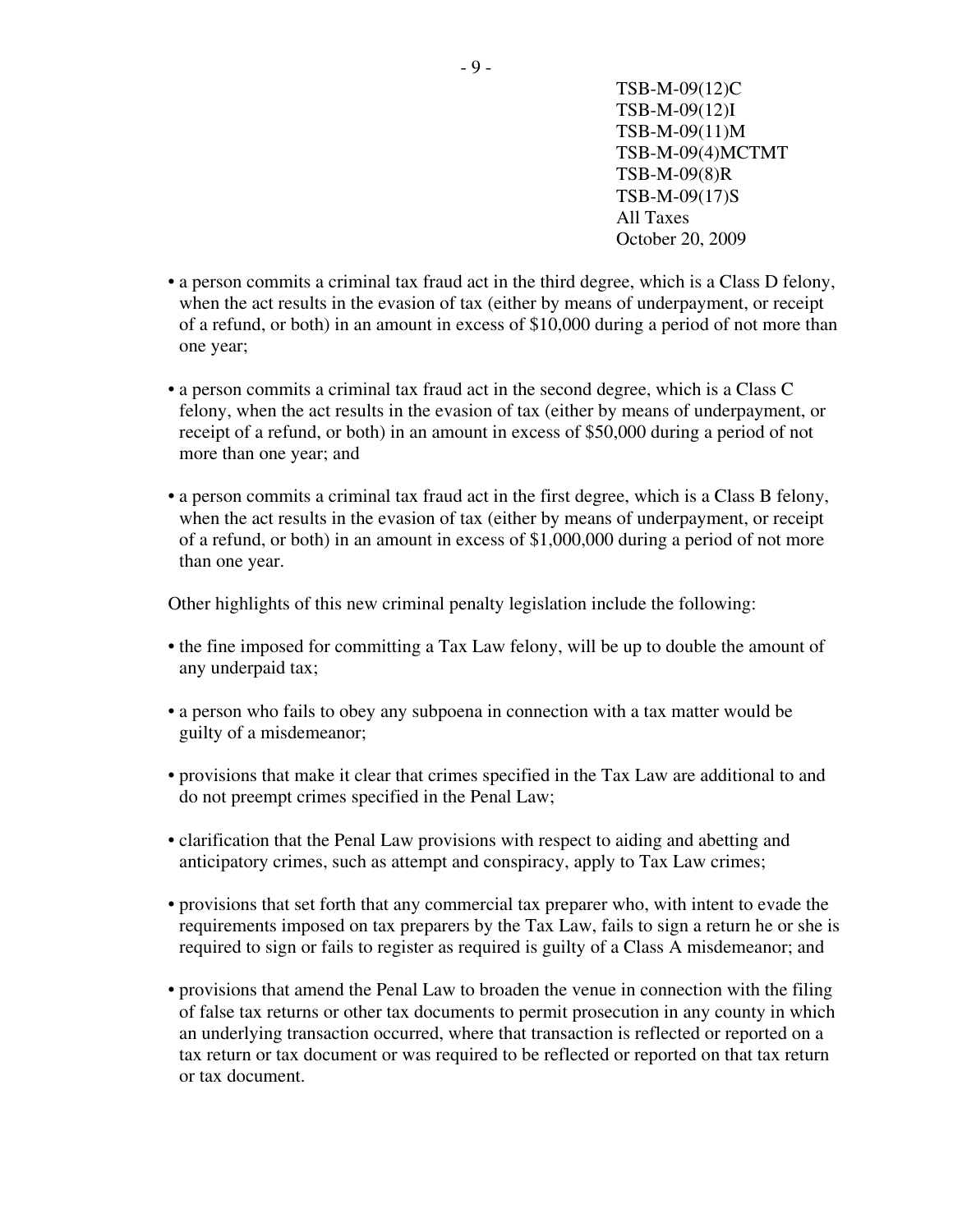These new criminal penalty provisions apply to offenses committed on or after April 7, 2009.

(Criminal Procedure Law, section 20.40(4), Penal Law, sections 470.05(1), 470.10(1), 470.15(1), 470.20(1), 470.21(1), 470.22(1), 470.23(1), 470.24(1), Tax Law, sections 480-a(5), 1111(m), 1137(f), 1800(c), 1801, 1802, 1803, 1804, 1805, 1806, 1807, 1811, 1812, 1812-f, 1813, 1814, 1815, 1817,1818, 1820, 1831, 1832, and 1833)

## **Civil penalties**

The Tax Law has been amended to increase the civil penalty for failure to pay tax due to fraud for various taxes administered by the Tax Department and to add new civil penalties and increase an existing civil penalty for specified taxes under the Tax Law for certain activities.

## **(1) Civil penalty increased for failure to pay due to fraud**

The new law increased the civil penalty under the various taxes for failure to pay tax due to fraud from 50 percent of the amount of tax due to two times the tax due. As a result of this change, the additional fraud penalty equal to 50 percent of the interest payable on the tax due has been eliminated. This revised fraud penalty applies to:

- motor fuel tax (Article 12-A of the Tax Law);
- alcoholic beverages tax (Article 18 of the Tax Law);
- cigarettes and tobacco products tax (Article 20 of the Tax Law);
- highway use tax (Article 21 of the Tax Law);
- fuel use tax (Article 21-A of the Tax Law);
- personal income tax (Article 22 of the Tax Law);
- sales and use tax (Article 28 and the local sales taxes authorized under Article 29 of the Tax Law); and
- corporation taxes (Articles 9, 9-A, 32 and 33 of the Tax Law).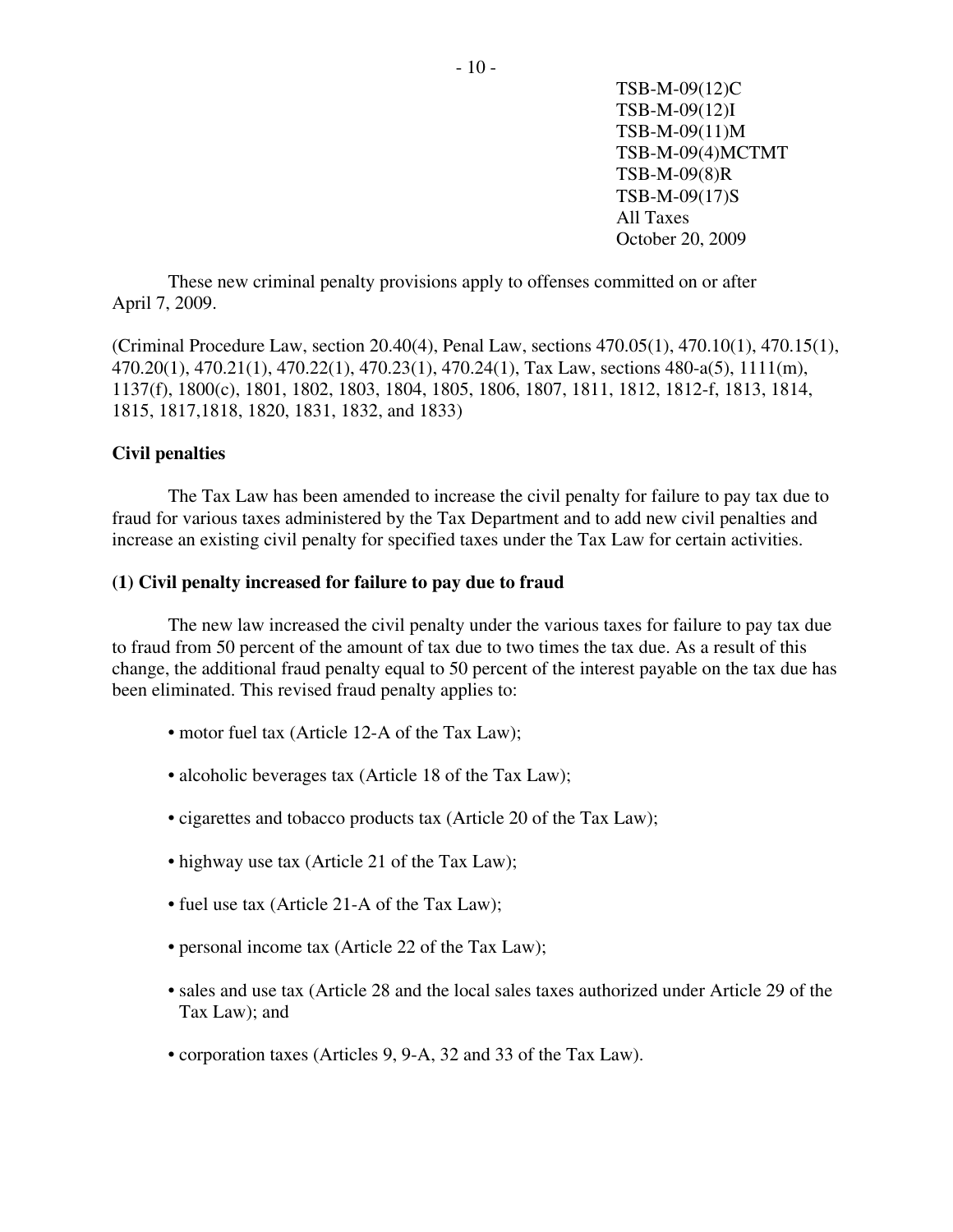For income tax and corporation franchise taxes, the amendments relating to the fraud penalties apply to returns and other documents filed or required to be filed and actions taken and omissions occurring with regard to taxable years beginning on or after January 1, 2009. For all other taxes, these amendments apply to such fraudulent actions occurring on or after April 7, 2009.

# **(2) New civil penalties and increased existing civil penalty**

# **New penalties related to the filing of information returns under the motor fuel tax (Article 12-A of the Tax Law)**

The following penalties were added under the motor fuel tax:

- a penalty for failure to file the required information return under the motor fuel tax imposed by Article 12-A of the Tax Law (motor fuel tax), on or before the due date, which is \$1,500 for the first violation and \$3,000 for the second and any subsequent violation;
- a penalty for failure to file the required informational return under the motor fuel tax within 60 days of the due date, which is \$2,000 for the first violation and \$4,000 for the second and any subsequent violation;
- a penalty for failure to file a complete informational return as required under the motor fuel tax, which is \$1,500 for the first violation and \$3,000 for the second and any subsequent violation; and
- a penalty for making a statement on an informational return required under the motor fuel tax for which there is no reasonable basis when made, which is \$2,000 for the first violation and \$4,000 for the second and any subsequent violation.

# **Penalty increased for the filing of frivolous tax returns and a new penalty added for specified frivolous submissions (personal income tax)**

The frivolous tax return penalty was increased and a new penalty was added under the personal income tax as follows:

• The penalty under section 685(q) of the Tax Law, for filing a return which does not contain information on which the substantial correctness of the self-assessment may be judged, or contains information that on its face indicates that the self-assessment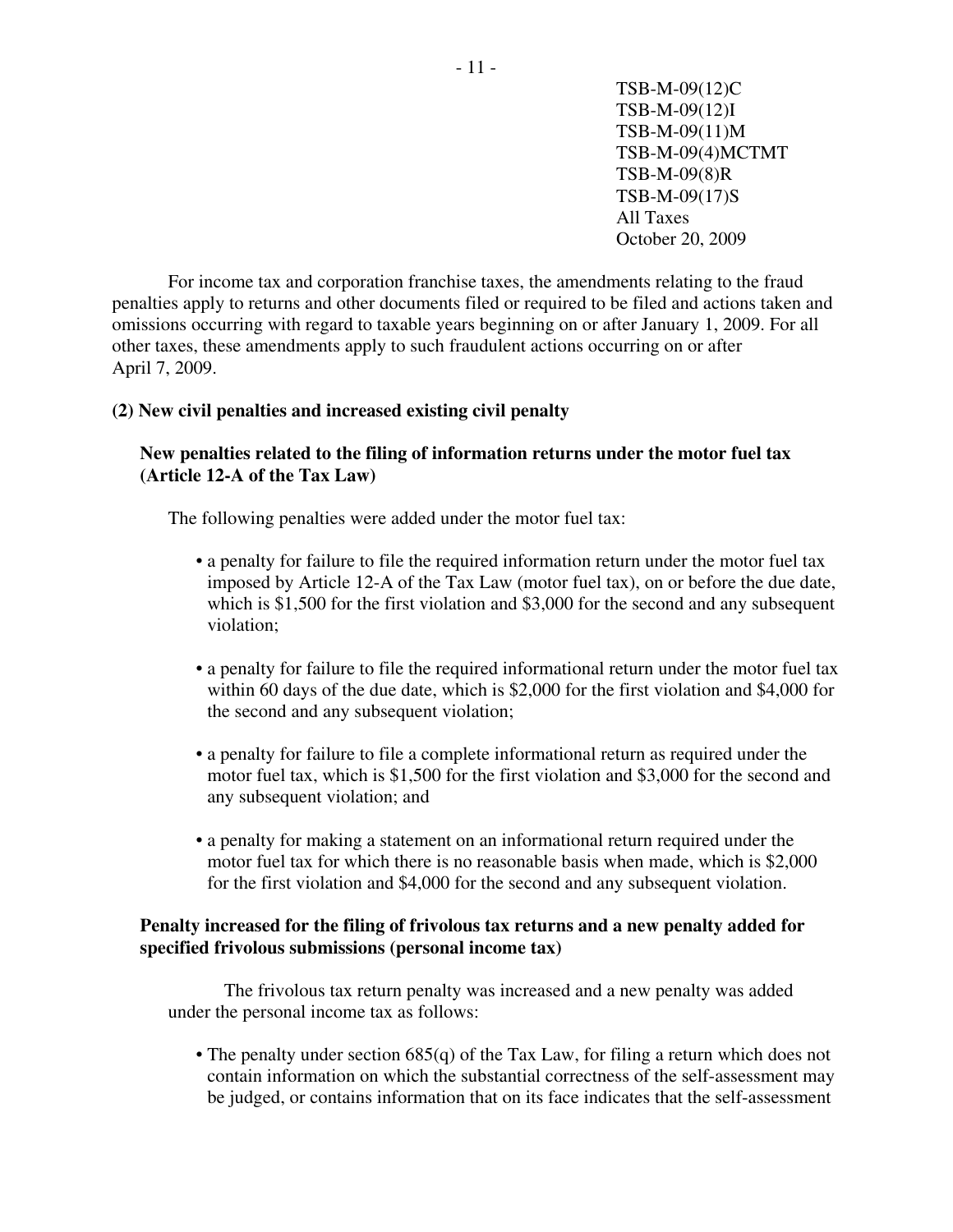> is substantially incorrect and is based on a position which is frivolous, or an intent to delay or impede the administration of the personal income tax law, was increased from \$500 to \$5,000.

• A new penalty of up to \$5,000 was added for *specified frivolous submissions*. A *specified frivolous submission* means a *specified submission* that is based on a position that the Tax Department has identified as frivolous under the Tax Law or reflects a desire to delay or impede the Tax Department's administration of the Tax Law. A *specified submission* means a request for conciliation conference, a petition to the Division of Tax Appeals, an application for an installment payment agreement or an offer in compromise.

The increase in penalty for filing frivolous tax return and the new penalty for specified frivolous submissions apply to taxable years beginning on or after January 1, 2009.

# **New false or fraudulent document penalty (personal income tax, corporation franchise tax and sales and use tax)**

New penalties were added under the personal income tax, corporation franchise tax and sales and use tax for any taxpayer that submits a false or fraudulent document to the Tax Department. The new penalties are \$100 for each false or fraudulent document submitted with a return, with a total maximum penalty of \$500 for each return submitted with the false or fraudulent documents.

For personal income tax and corporation tax purposes, this new penalty applies to taxable years beginning on or after January 1, 2009. For sales tax purposes, this new penalty is effective for sales tax quarterly periods beginning on or after April 7, 2009.

# **New penalty for aiding or assisting in the giving of fraudulent returns, reports, statements or other documents (sales and use tax)**

A new penalty of up to \$5,000, was added under the sales and use tax. The new penalty is imposed on any person who, with the intent that tax be evaded, for a fee or other compensation, aids or assists in, or procures, counsels, or advises the preparation or presentation under Article 28 of the Tax Law, or in connection with any matter arising under Article 28 of the Tax Law, of any return, report, declaration, statement or other document that is fraudulent or false as to any material matter. This new penalty also applies if the person supplies any false or fraudulent information, whether or not such